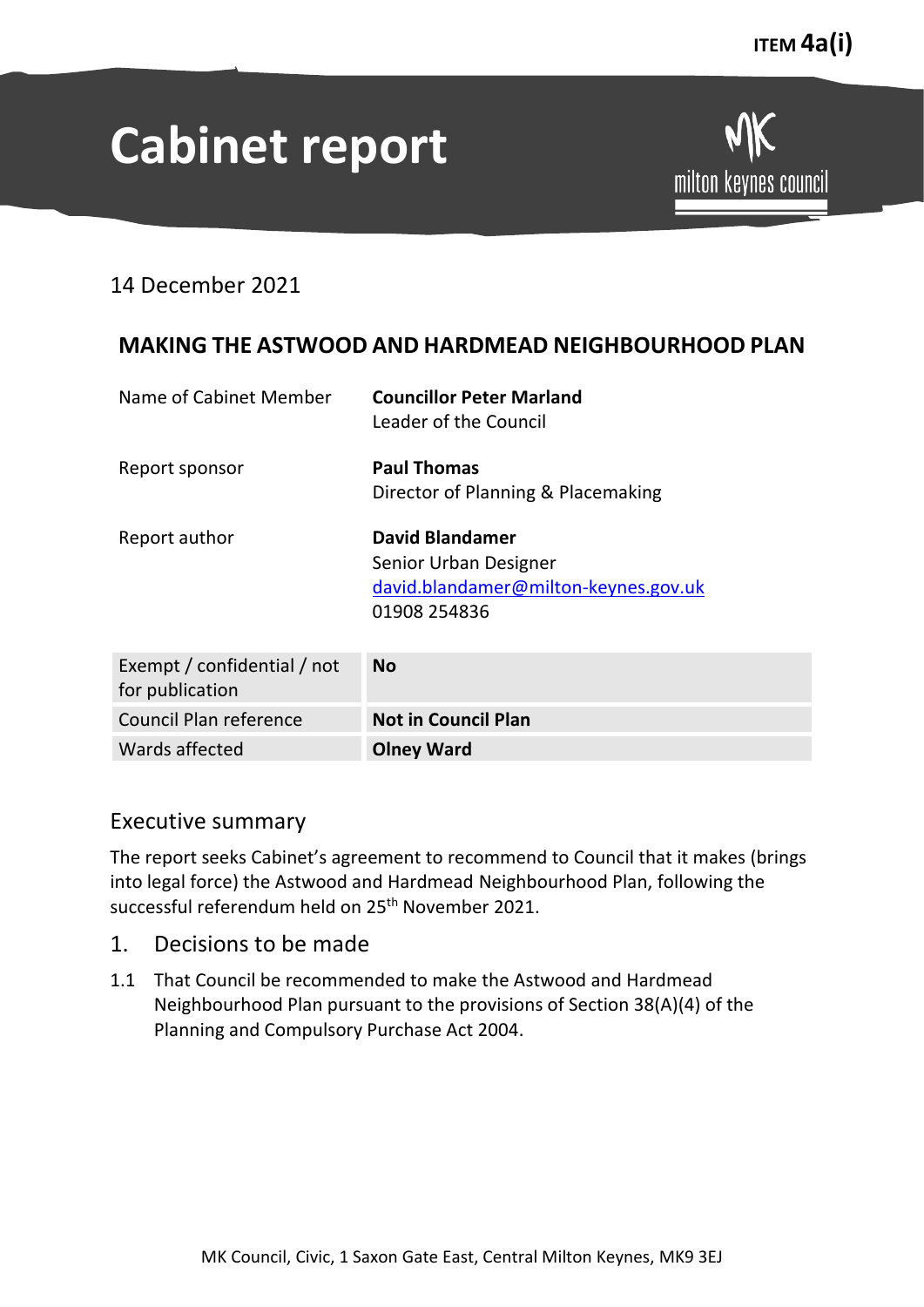## 2. Why is the decision needed?

- 2.1 The Astwood and Hardmead Neighbourhood Plan was submitted to the Council for examination and was subsequently publicised for a six-week period, ending on 21st May 2021. All comments received were then passed to the Examiner, Louise Brooke-Smith, who submitted her report on the Plan in August 2021, stating that the plan met the relevant basic conditions and requirements, and should proceed to referendum.
- 2.2 Following the examination, Milton Keynes Council, in consultation with Astwood and Hardmead Parish Council, accepted the examiner's recommendations and proceeded to make arrangements for a referendum to be held on 25<sup>th</sup> November 2021.
- 2.3 The Astwood and Hardmead Neighbourhood Plan was successful at the referendum. In total, 89 people voted 'Yes' and 12 'No'; turnout was 43.9%. Under Section 38(3A) of the Planning and Compulsory Purchase Act 2004 a neighbourhood plan comes into force as part of the statutory development plan once it has been approved by referendum. The plan must still be made by the local planning authority within 8 weeks of the referendum.
- 2.4 Under Sections 38A(4) and 38A(6) of the Planning and Compulsory Act 2004, before making the Neighbourhood Plan, Milton Keynes Council is required to consider whether the making of the plan would breach, or would otherwise be incompatible with, any retained EU obligation or any of the Convention rights within the meaning of the Human Rights Act 1998. The Neighbourhood Plan would not be in breach of any retained EU obligations or any of the Convention Rights. This was also the view of the Neighbourhood Plan examiner.

## 3. Implications of the decision

- 3.1 National Planning Policy Framework 2021 (NPPF) footnote to paragraph 29 states that neighbourhood plans must be in general conformity with the strategic policies of the development plan. Neighbourhood Plans should reflect these policies, and neighbourhoods should plan positively to support them. Neighbourhood plans should not promote less development than is set out in the Local Plan or undermine its strategic policies. The Astwood and Hardmead Neighbourhood Plan was examined against the strategic policies set out in Plan:MK, adopted in March 2019, and was found to be in general conformity with them.
- 3.2 Once a neighbourhood plan has successfully passed the referendum stage, it comes into force as part of the statutory development plan, meaning it will be a material consideration when considering development proposals in the neighbourhood plan area.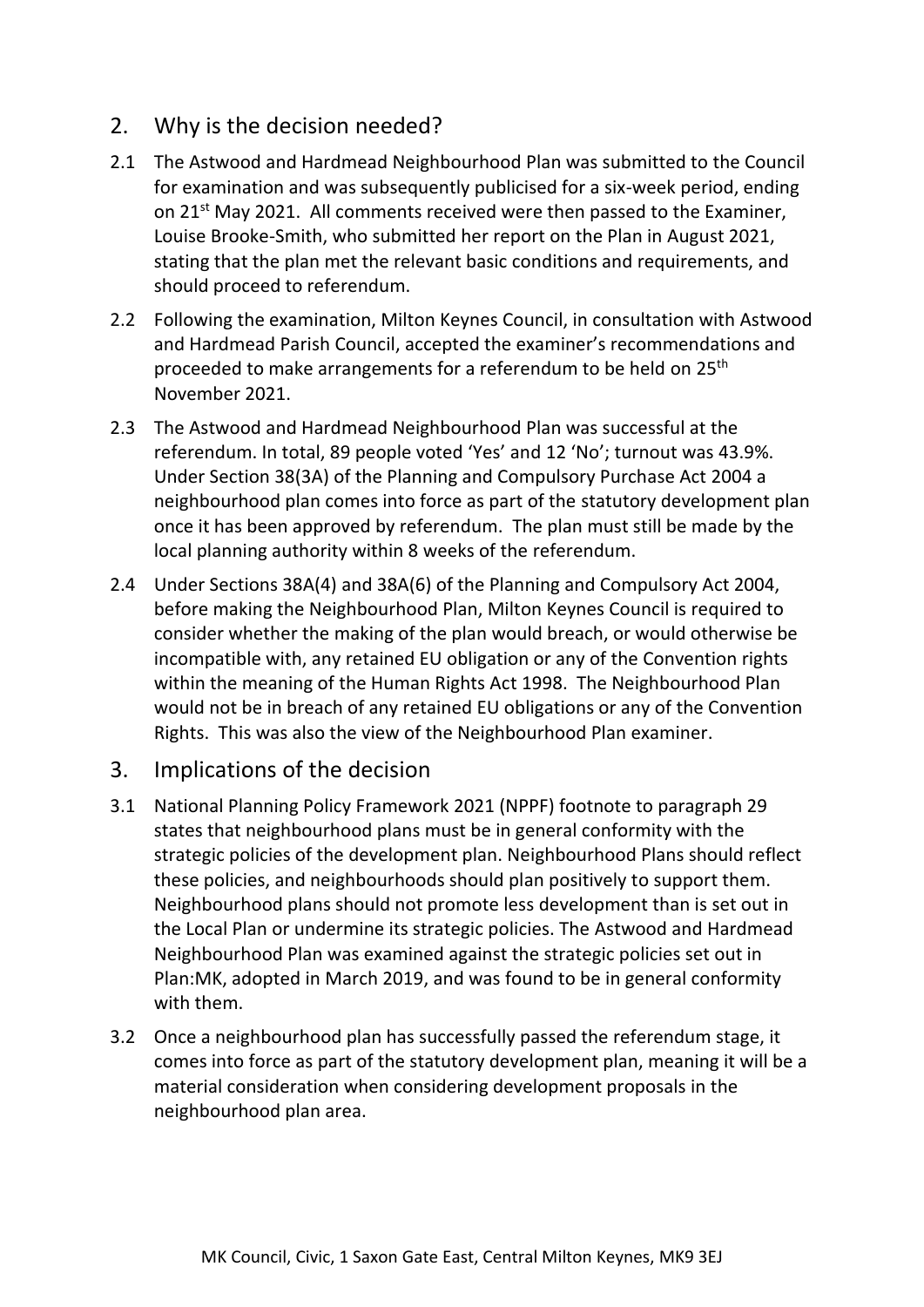| Financial                | N | Human rights, equalities, diversity |  |
|--------------------------|---|-------------------------------------|--|
| Legal                    | v | <b>Policies or Council Plan</b>     |  |
| Communication            | N | Procurement                         |  |
| <b>Energy Efficiency</b> | N | Workforce                           |  |

# a) Financial implications

The Localism Act 2011 and the Neighbourhood Planning (General) Regulations 2012 ("the 2012 Regulations") place duties on local planning authorities in relation to neighbourhood planning. These duties have considerable implications for Council resources. In recognition of the additional burdens that these duties place on local planning authorities, Department for Levelling Up, Housing and Communities (DLUHC) makes extra burden funding of £20,000 available to local authorities, which can be claimed once a date for a referendum has been set following a successful examination.

Publicity and officer support costs associated with making neighbourhood plans is met within the Urban Design and Landscape Architecture budget and staff resources to implement the plan come from the existing staff within the Development Plans and Development Management teams.

## b) Legal implications

Neighbourhood planning is part of the Government's initiative to empower local communities to take forward planning proposals at a local level, as outlined in Section 116 of the Localism Act 2011. The Localism Act 2011 and the subsequent regulations confer specific functions on local planning authorities in relation to neighbourhood planning and lay down the steps that must be followed in relation to Neighbourhood Planning.

The Astwood and Hardmead Neighbourhood Plan has been consulted on in accordance with the 2012 Regulations and subjected to a referendum in accordance with the Neighbourhood Planning (Referendums) Regulations 2012.

In accordance with Regulation 19 of the Neighbourhood Planning (General) Regulations 2012 Regulations, the Council must, as soon as possible after deciding to make a neighbourhood development plan:

- a) publish on the website and in such other manner as is likely to bring the Plan to the attention of people who live, work or carry on business in the neighbourhood area:
	- i) the decision document,
	- ii) details of where and when the decision document may be inspected;
- b) send a copy of the decision document to:
	- i) the qualifying body; and
	- ii) any person who asked to be notified of the decision.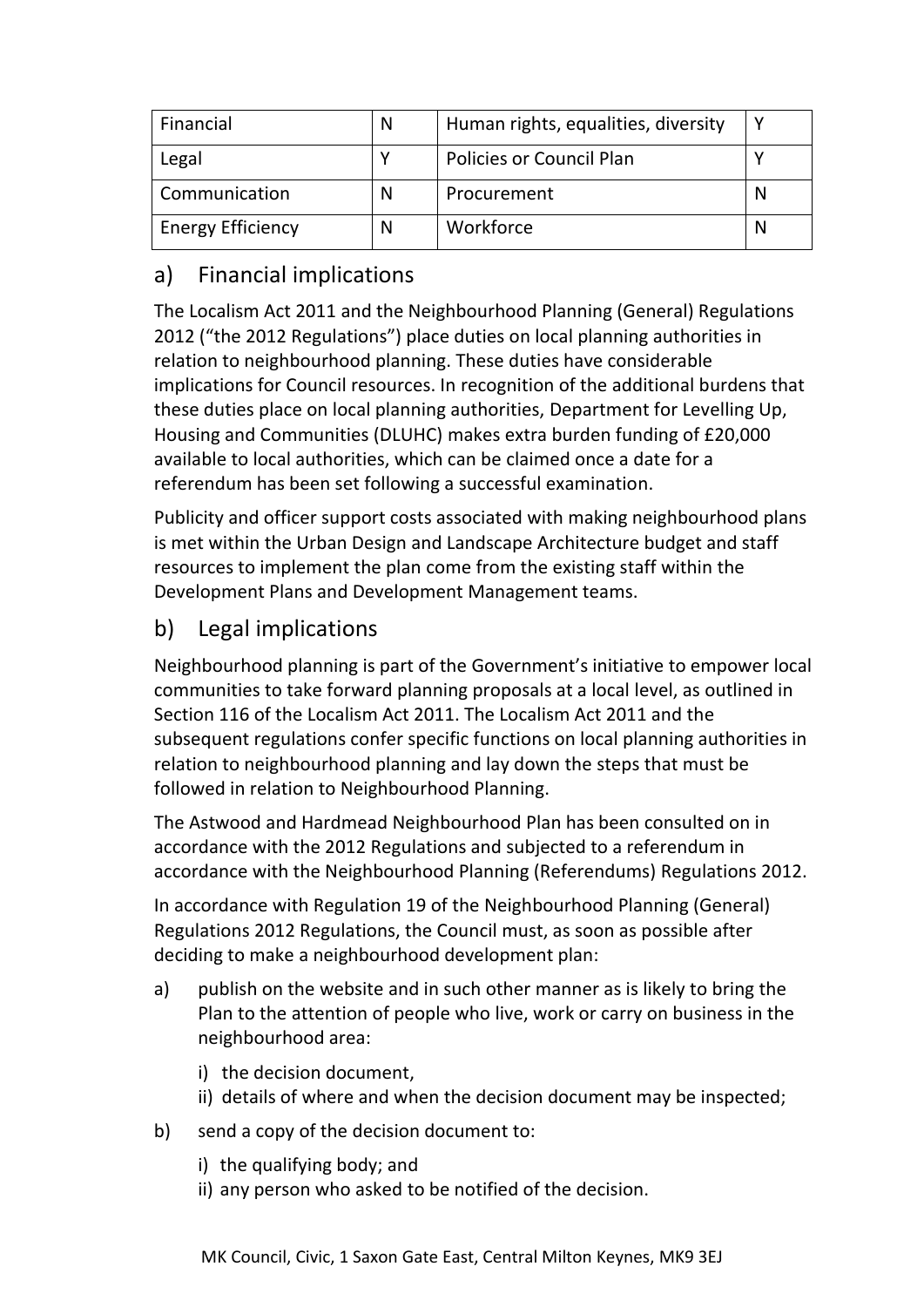In accordance with Regulation 20 of the Neighbourhood Planning (General) 2012 Regulations, the Council must, a soon as possible after making a neighbourhood development plan:

- a) publish on the website and in such other manner as is likely to bring the Plan to the attention of people who live, work or carry on business in the neighbourhood area:
	- i) the neighbourhood development plan; and
	- ii) details of where and when the neighbourhood development plan may be inspected; and
- b) notify any person who asked to be notified of the making of the neighbourhood development plan that it has been made and where and when it may be inspected.

As with any planning decision there is a risk of legal challenge, but that risk has and is being managed by ensuring that the regulations are being followed and that the Council's decision-making process is clear and transparent.

## c) Other implications

The Astwood and Hardmead Neighbourhood Plan has been tested against and found to meet the basic conditions (paragraph 37 of NPPF) required for neighbourhood plans.

The Examiner's report has confirmed that the Astwood and Hardmead Neighbourhood Plan meets the basic conditions and officers are satisfied that there are no conflicts with these aspects.

The consultations on the draft plan carried out by Astwood and Hardmead Parish Council and then the publicity on the submitted plan carried out by Milton Keynes Council have helped to raise awareness of its preparation and have allowed community engagement and participation in the process.

## 4. Alternatives

4.1 In the event of a 'Yes' vote in the referendum, the Council is obliged to proceed to make the Plan as outlined above, unless there is a breach of a retained EU obligation or Convention rights. Cabinet is advised in this report that there is no breach of a retained EU obligation or Convention rights, and therefore it is recommended that Cabinet recommends to the Council to make the Astwood and Hardmead Neighbourhood Plan, and for Council to implement that recommendation, so that the Astwood and Hardmead Neighbourhood Plan becomes part of the Milton Keynes Development Plan. Alternative option for Cabinet is to recommend to the Council that the Astwood and Hardmead Neighbourhood Plan is not made, if Cabinet considers that there is a breach of a retained EU obligation or Convention rights.